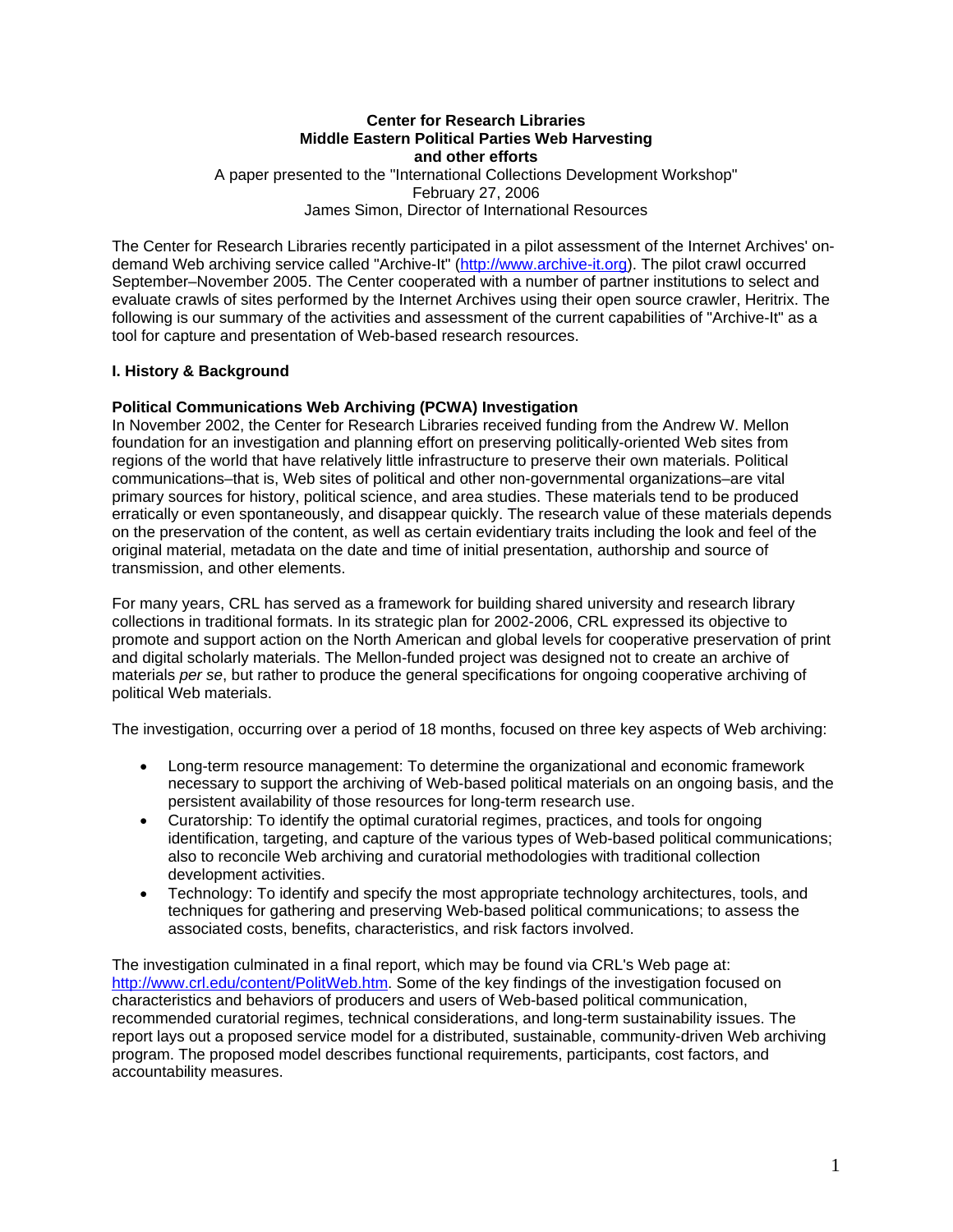### **Archive-It Pilot Program**

In March 2005, the Internet Archive approached CRL and several other organizations with plans to launch an on-demand Web archiving service. The Internet Archive is a not-for-profit corporation that has maintained a broad-based capture of a broad (if not deep) "snapshot" of the World Wide Web since 1996. The Internet Archive utilizes cached data provided by its commercial search engine partner, Alexa, and organizes and displays the data through its Web portal, the "Wayback Machine" (http://www.archive.org/).

The Internet Archive worked with the Library of Congress and other national libraries through the International Internet Preservation Consortium to develop an open source crawler capable of performing focused crawls of data for institutions seeking to capture selected sites. The open source crawler, Heritrix, is used by a number of national libraries in their domain-based crawls.

With "Archive-It," the Internet Archive intends to provide a service for subscribers with limited technological capability to capture and search "collections" of distinct Web archives. A prototype was demonstrated in May 2005, and a memorandum of understanding between pilot participants and the Internet Archive was signed in July of that year.

Pilot partners were encouraged to select up to three collections of 100 sites each, the collection parameters set by the tool (since the pilot, Archive-It has modified its service to allow for a single collection of up to 300 sites). CRL engaged a number of its constituents to identify up to 100 sites for archiving purposes, and to indicate the desired frequency for harvesting each during a two or three month pilot period. Participants were asked to assist in the analysis of results and advise CRL on the usefulness of the archiving for library purposes.

CRL took three separate approaches to the IA pilot<sup>1</sup>:

- Subject-based crawl Web sites of Middle Eastern political parties
- Event-based crawl Sites relating to Liberia's presidential election 2005
- Format-based crawl Selected on-line newspapers from Africa, Latin America, Southeast Asia, and the Middle East

These three crawls reflect the types of resources the PCWA investigation had identified as "fugitive" materials–resources susceptible to frequent content update, change, or disappearance. The resources also corresponded to the range of materials identified as particularly important by users of Web-based materials in their research. Specifically, the User survey conducted on behalf of the PCWA identified the following resources as important resources to archive:

- 1. Government sites
- 2. Political party sites
- 3. Online newspapers and news sources
- 4. Sites related to political and non-governmental organizations (incl. IGOs, international human rights organizations).

### **II. "Archive-It" services**

Archive-It was first introduced in 2005 by the Internet Archive, and has been under continual development since the initial approach to institutions. According to the Internet Archive, Archive-It is a "Web based service that allows partners to create, manage and search their web archives through an easy to use web interface." It was designed as a low-barrier entry to Web harvesting, particularly for institutions with limited technical infrastructure to construct their own harvesting program. Functions within Archive-It include Web site crawling, organization and data management, technical reports for crawl monitoring, an interface to input site metadata, and full-text searching.

 $\overline{a}$ <sup>1</sup> A fourth distinct crawl was undertaken based on recommendations made in the PCWA report–materials based on a pre-selected list of sites created through a curator-driven Web portal. In this case, we selected Southeast Asian human rights documentation listed in the University of Wisconsin's "Portals to Asian Internet Resources" (PAIR). A detailed study of these materials has not yet been undertaken.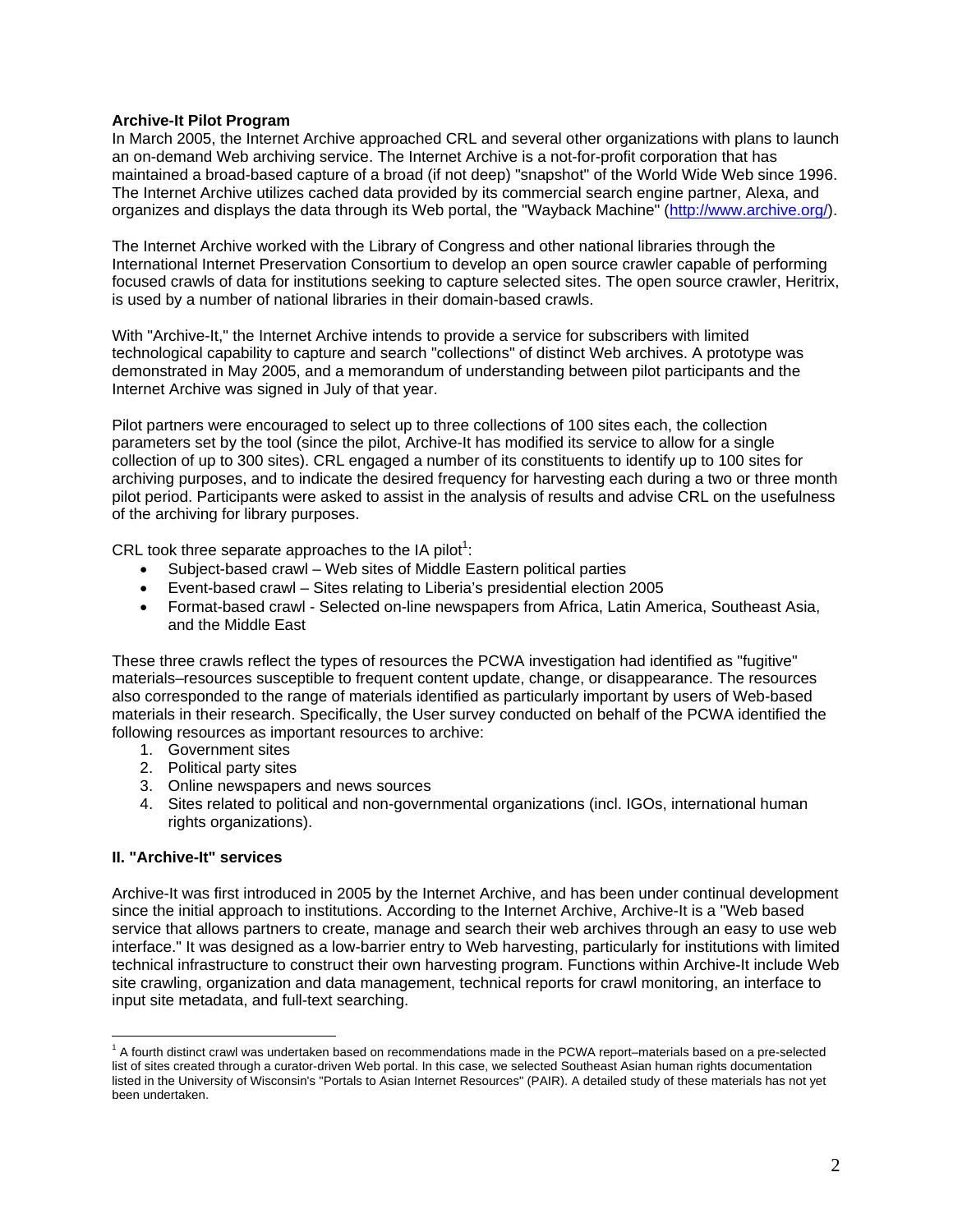Archive-It operates fully on open source tools: in addition to Heritrix, the search function runs on open source software called "Nutch," which builds on Lucene Java, adding Web-specifics, such as a crawler, a link-graph database, parsers for HTML and other document formats. Nutch has been modified to search Web archive extensions, such as the .arc files used by the Internet Archive. Crawled sites are displayed using the open source Wayback Machine platform, although "collections" crawled under the Archive-It service do not appear in the regular Wayback service until after a period of time.

Archive-It was designed for maximum configurability and flexibility. The crawler was designed to capture any material that can be "downloaded from the public Web without direct user intervention." It captures multiple file formats, text in any language or machine-readable script, and content in a variety of design styles and formats (e.g., static HTML, .php and .asp files).

The Heritrix crawler has a number of admitted limitations, as do most available crawlers. Archive-It does not crawl the "deep Web" or any materials in databases or pages that require users to enter form data. It also will not crawl password-protected sites, and it does obey "robot.txt exclusions." That is, the crawler will not capture sites that a site owner has requested not be crawled. A site owner objecting to material crawled can put a robots.txt exclusion in place, which will stop the site from being harvested and will eliminate access to any versions that may have been previously harvested using Archive-It.

Other limitations of crawling include difficulty with JavaScript elements, streaming media, server side image maps (like other functionality on the Web, if it needs to contact the originating server in order to work, it will fail when archived).

| $\bigcirc$ - $\bigcirc$ - $\bigcirc$<br>$\mathcal{L}$ |               |      | http://www.archive-it.org/archiveit/secure/seedCollection.faces              |               | $\checkmark$ | $\odot$ Go $\Box$ |                                     | Ð<br>$\boldsymbol{\mathsf{x}}$ |  |
|-------------------------------------------------------|---------------|------|------------------------------------------------------------------------------|---------------|--------------|-------------------|-------------------------------------|--------------------------------|--|
| <b>ARCHIVE-IT</b>                                     |               |      |                                                                              |               |              |                   |                                     |                                |  |
| <b>Recently Viewed</b>                                |               |      | Home>Manage>Middle Eastern Political Parties                                 |               |              |                   |                                     |                                |  |
| Middle Eastern Political                              |               |      |                                                                              |               |              |                   |                                     |                                |  |
| Parties                                               |               |      | Add Seeds   Catalogue   Monitor   Change Name   Show Comments                |               |              |                   |                                     |                                |  |
| Manage<br>Monitor                                     |               |      | <b>Middle Eastern Political Parties</b>                                      |               |              |                   |                                     |                                |  |
| Liberia Presidential Election                         |               |      | Catalogued: Yes <sup>1</sup>   Seed Count: 103                               |               |              |                   |                                     |                                |  |
| 2005                                                  |               |      |                                                                              |               |              |                   |                                     |                                |  |
| Manage                                                | $Expand$ >>   |      |                                                                              |               |              |                   |                                     |                                |  |
| Monitor                                               |               |      | Current Filter: Frequency: daily, weekly, monthly, quarterly, Enabled = true |               |              |                   |                                     |                                |  |
| Selected Newspapers from<br>Africa, Latin America,    |               |      |                                                                              |               |              |                   |                                     |                                |  |
| Southeast Asia, and the                               | <b>Browse</b> | Edit | Url1                                                                         | <b>Status</b> |              |                   | Catalogued Frequency Enable/Disable |                                |  |
| Middle East                                           |               |      | [archive] [edit] http://altagamoh.adimocraty.free.fr/                        |               |              | monthly Disable   |                                     |                                |  |
| Manage                                                |               |      | [archive] [edit] http://kurdmerd.tripod.com/                                 | OK            | h            | monthly Disable   |                                     |                                |  |
| Monitor<br>Human Rights in Southeast                  |               |      | [archive] [edit] http://lebanese-forces.org/                                 | <b>OK</b>     | e            | monthly Disable   |                                     |                                |  |
| Asia                                                  |               |      | [archive] [edit] http://pdpinfo.org/                                         | OK            | h            | monthly Disable   |                                     |                                |  |
| Manage                                                |               |      | [archive] [edit] http://rashedgg.jeeran.com/                                 | <b>OK</b>     | h            | monthly Disable   |                                     |                                |  |
| Monitor                                               |               |      | [archive] [edit] http://splmtoday.com/                                       | OK            | e            | monthly Disable   |                                     |                                |  |
| Go To                                                 |               |      | [archive] [edit] http://vob.org/                                             | OK            | e            | monthly Disable   |                                     |                                |  |
| Manage                                                |               |      | [archive] [edit] http://www.ado-world.org/en/home.php                        | OK            | e            | monthly Disable   |                                     |                                |  |
| Monitor                                               |               |      | [archive] [edit] http://www.aggsyr.org/                                      | <b>OK</b>     | Ëì           | monthly Disable   |                                     |                                |  |
| Search                                                |               |      | [archive] [edit] http://www.ahrar.org.lb/                                    | <b>OK</b>     | e            | monthly Disable   |                                     |                                |  |
|                                                       |               |      | [archive] [edit] http://www.al-islah.net/                                    | OK            | e            | monthly Disable   |                                     |                                |  |
|                                                       |               |      | [archive] [edit] http://www.alahed.org.jo/                                   | OK            | h            | monthly Disable   |                                     |                                |  |
|                                                       |               |      | [archive] [edit] http://www.alkader.net/                                     | OK            | Ëì           | monthly Disable   |                                     |                                |  |
|                                                       |               |      | [archive] [edit] http://www.alminbar.net/                                    | OK            |              | monthly Disable   |                                     |                                |  |
|                                                       |               |      | [archive] [edit] http://www.alnahdaparty.com/                                | OK            | e            | monthly Disable   |                                     |                                |  |
|                                                       |               |      | [archive] [edit] http://www.alparty.org/                                     | <b>OK</b>     | e            | monthly Disable   |                                     |                                |  |
|                                                       |               |      | [archive] [edit] http://www.alwafd.org/front/index.php                       | OK            | ë            | monthly Disable   |                                     |                                |  |
|                                                       |               |      | [archive] [edit] http://www.alwahdawi.net/                                   | OK            | e            | monthly Disable   |                                     |                                |  |
|                                                       |               |      | [archive] [edit] http://www.alwasatparty.com/                                | OK            | 閆            | monthly Disable   |                                     |                                |  |
|                                                       |               |      | Iarahitral Ladit1 http://www.amal.mourramant.org.lh/                         | OK            | 雪            | monthlir Diesklo  |                                     |                                |  |

**Figure 1 - Archive-It administrative interface showing the "Middle Eastern Political Parties" collection.**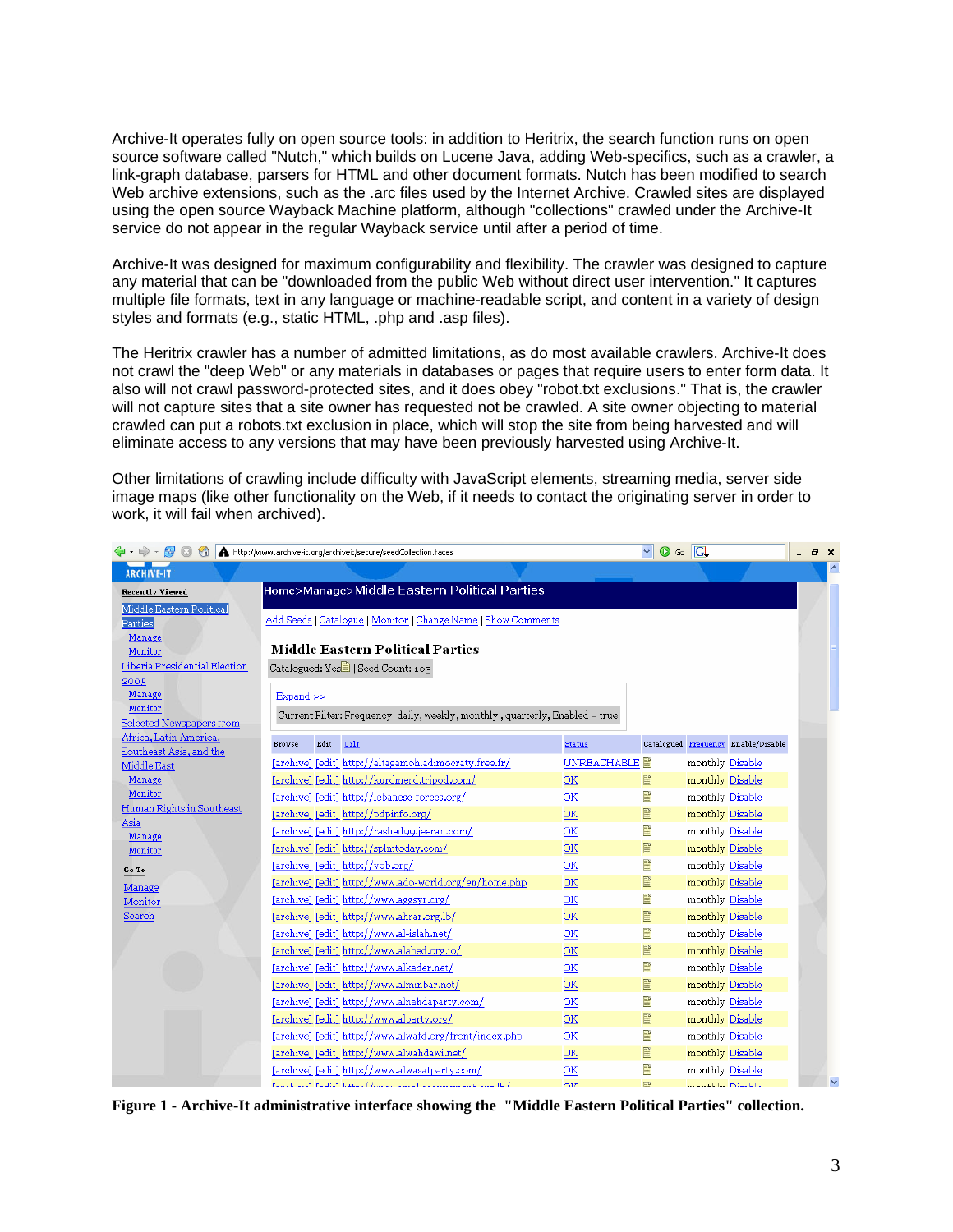The administrative interface of Archive-It demonstrates the relatively straightforward, technologically simple nature of the tool. In order to set up a Web "collection," a subscriber must simply submit a list of "seed URLs" from which the crawler will begin. Once the collection is populated, a subscriber can add cataloging metadata (Dublin Core) to sites, specify frequency of crawls (from daily to quarterly), and edit collection-level information.

At the time of the pilot crawl, Archive-It specified that all crawls would get all documents associated with the root URL, as well as any site "one hop out of scope," or sites that are linked directly from the seed URL. This function has been discontinued for participants as of this writing, as crawling "one hop off" posed a number of complications for users.

The pilot beta application began crawling in September and ended November 18, 2005. Subscription costs were waived for pilot participants. Throughout the pilot program, participants were encouraged to give feedback to Internet Archives, and a number of improvements and upgrades were made in midprogram.

### **III. Pilot Assessment**

Subsequent to the crawl period, CRL tasked bibliographers and specialists involved in the initial selection to perform an assessment on the crawl results to determine the efficacy of the crawl and the utility of the service. CRL asked its partners to assess the tool based on the following guidelines:

#### **Quality of capture**

-Availability of all text, images, file types on a site

-Satisfactory display of scripts

-Errors in the capture (such as the current date appearing in frame)

-Errors in navigation (such as linking externally to the live site instead of within the archived versions)

### **Depth of capture**

-All pages within a "seed URL" captured? If not, where is the error?

 -Pages outside of the "seed URL" captured? If so, how far down were they captured? **Frequency of capture** 

-How frequently did the site change (i.e. how often do new versions appear in the archive)? Were the changes major or minor?

-Did Archive-It accurately note the changing content of the site? That is, did the " \* " accurately show when changes in content happened, and if not, how?

-How frequently would you recommend this type of site or collection of sites be crawled?

# **Searchability**

-Does the search capture the term(s) you are using to seek?

-Does the search support searching in non-roman?

-Is the search interface confusing?

# **Overall evaluation**

-Based on your assessment, was this collection worth crawling?

-Does this crawler meet your needs as a curator of archived sites? Would it meet the needs of your users?

-What would the ideal display of this material be like? Are there particular pages or documents we would want to link to? Or would we leave the discovery of resources up to the researcher?

Assessments based on these criteria were submitted by the specialists and fed into CRL's further investigation of the benefits and drawbacks of Archive-It crawling and searching. Based on the submitted assessments, we concluded that in its current incarnation Archive-It is a useful tool in many cases, but also poses a number of limitations that need to be addressed before broad-scale implementation.

Some of CRL's findings, including limitations of the service are as follows: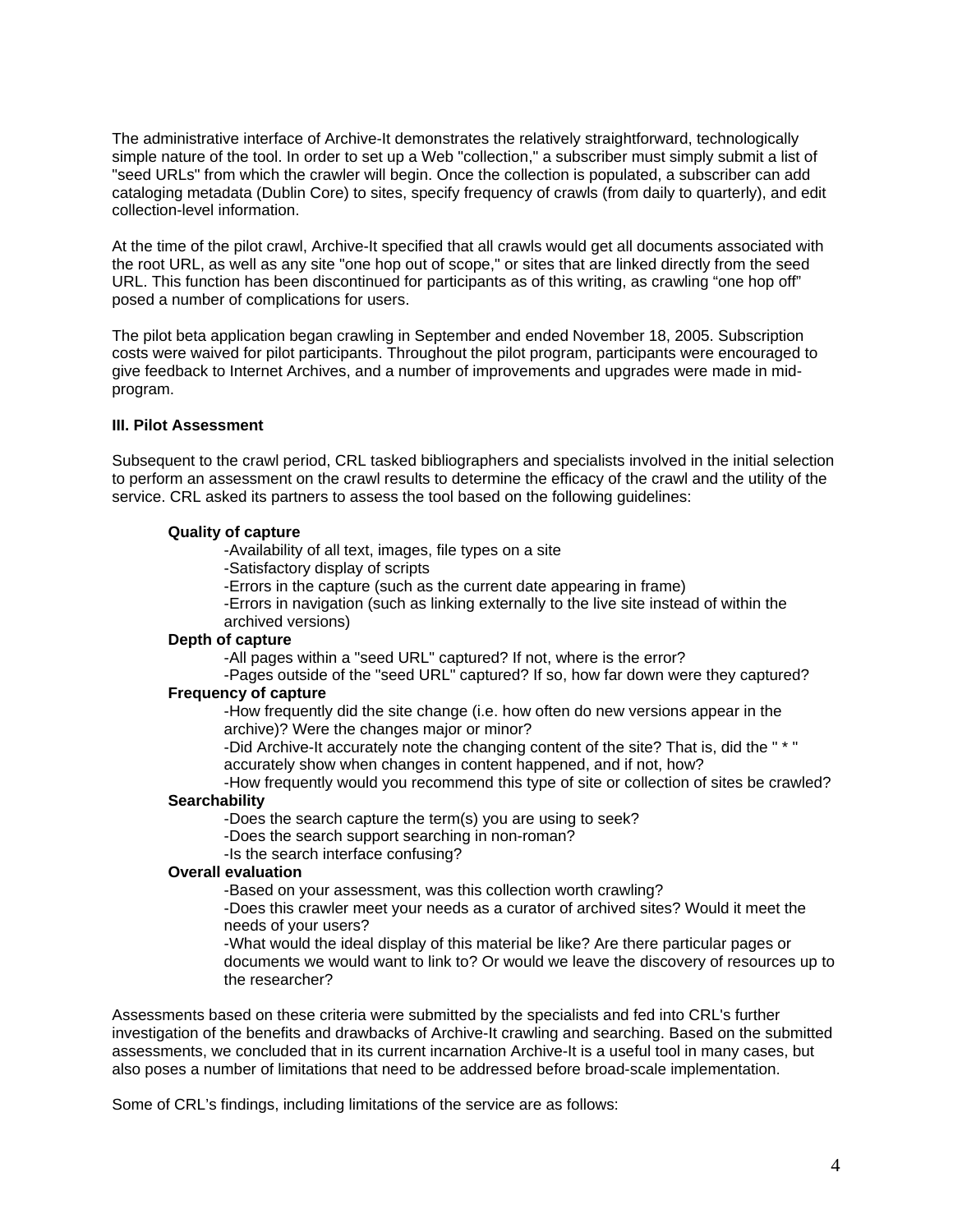### **External links**

Although the pilot parameters specified that the crawl would capture "one hop off" the seed URL, we found there was great inconsistency in this implementation. In some cases, crawls did capture links off of the seed URL, but in a majority of cases it did not capture these materials.

Crawled sites contain a variety of pages and content hosted within the seed URL, although in many cases they link to external resources, such as interviews and reports hosted by affiliated organizations such as *al-Jazeera*. Also typical, many sites host content on multiple network locations even though it is intended to be experienced as a single "place" by the user (also referred to as a "supersite"). Though technically the seed URL is different, the content is related and hosted by the same organization. "One hop off" should theoretically capture this material, though the crawler failed in a majority of cases.



#### **Figure 2 - http://lebanese-forces.org/ Archived site (11/11/2005)**

As mentioned above, Archive-It has currently suspended the "one hop off" feature. Participants need to be aware of the necessity of including additional seed URLs if the selector desires the content therein to be captured.

#### **Internal links**

In some cases, pages within sites were inconsistently captured. There did not seem to be a consistent identifiable reason behind this, save perhaps for the relative complexity of sites in which pages were missed. Sites using more complex generation of pages (.asp or .php linking to individual articles) demonstrated serious navigability problems in Archive-it. For example, *al-Quds al-Arabi* (http://www.alquds.co.uk/), an Arabic language newspaper published in the United Kingdom, utilizes relatively sophisticated .asp code to pull and deliver issue sections and individual articles. The capture crawled the index page and the second level for each news "section" (economy, politics, etc.). However, the crawl failed to capture any further links to specific articles in every edition. The crawl also did not capture any of the PDF versions of the title on the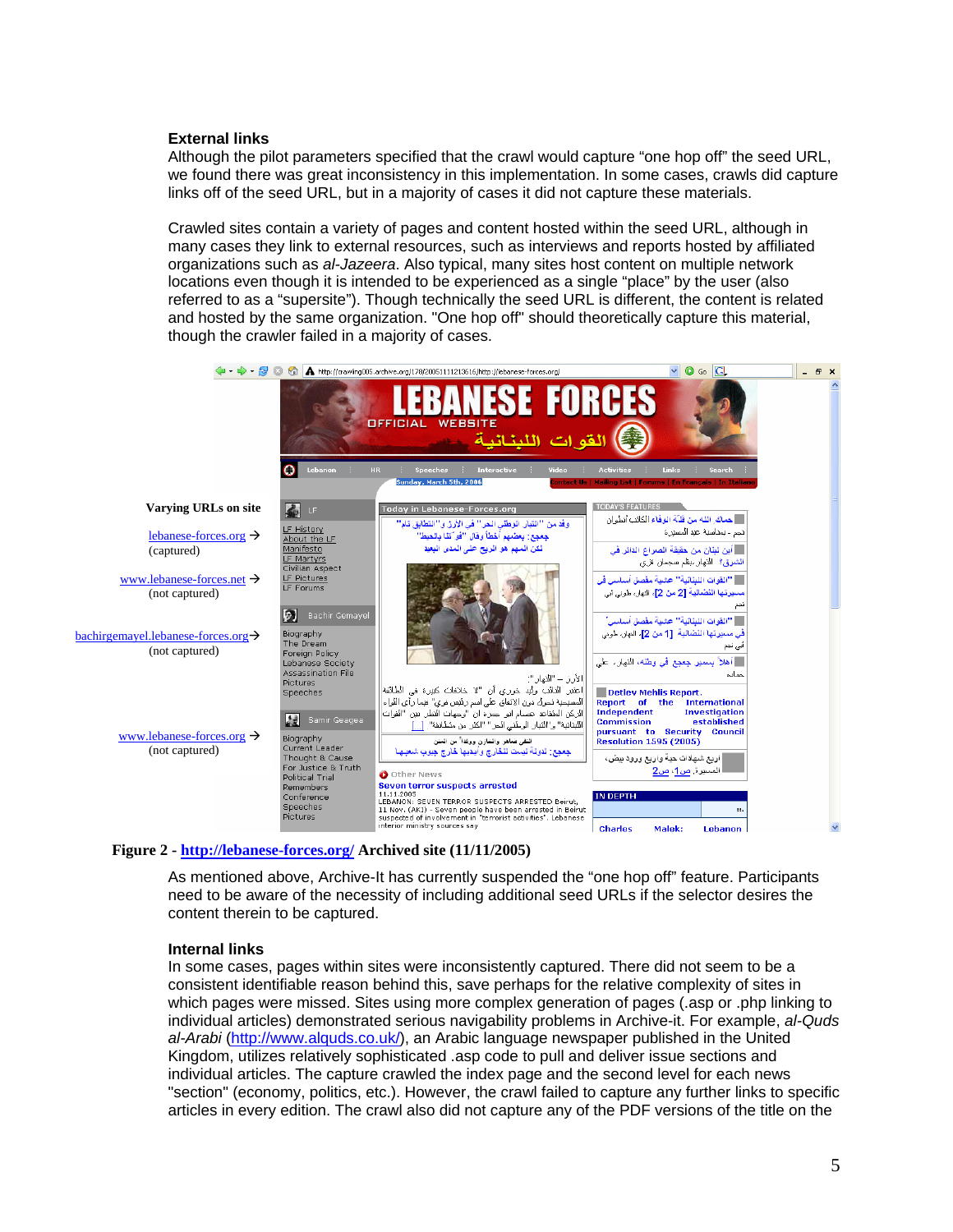site. Upon investigation, the Archive-It support team indicated that the site should have been crawled—data collection statistics showing the number of URLs crawled would seem to support this. However, either due to a flaw in the capture or in the Wayback display, much of the site's content is inaccessible to users. This is a serious deficiency in capture for this site.

### **Non-Roman script:**

The most disappointing limitation of the crawl tool is its current inability to search archived Web materials utilizing non-Roman script. While the capture of Web sites, by and large, correctly capture and render Arabic, Tamil, Burmese, and other non-Roman scripts, searching utilizing the Archive-It tools is limited to Roman script only. This is a serious inadequacy for the applicability of the current service to international collections. At this writing, Archive-It reports it is investigating the possibility of modifying the search functionality to search non-Roman script.

# **IV. Administrative Tools Assessment**

In addition to the curatorial evaluation of the sites crawled, CRL examined available technical and administrative tools as well as some of the data reports presented therein to assess whether administrators of the service are provided with sufficient data and capacity to manage crawling activities.

The administrative tools provided by Archive-It present a general overview of each crawl, indicating the start and end time of each crawl, amount of data collected (total MB), number of URLs crawled, and general rate of data transfer. Detailed reports provide:

- a) A detailed breakdown of data collected per crawl, with URLs and bytes captured per seed URL;
- b) MIME types per crawl, with a breakdown by type of file and size; and
- c) A "seed status report" for each crawl by URL, documenting the success (or failure) of the crawl.

|                                       | ← → → BO + A http://www.archive-it.org/archiveit/secure/monitorSeedCollection.faces |                                                                                  | $\circ$ Go $\circ$ | $B \times$ |
|---------------------------------------|-------------------------------------------------------------------------------------|----------------------------------------------------------------------------------|--------------------|------------|
| <b>ARCHIVE-IT</b>                     |                                                                                     |                                                                                  |                    |            |
| <b>Recently Viewed</b>                | Home>Monitor>Middle Eastern Political Parties                                       |                                                                                  |                    |            |
| Middle Eastern Political              | Refresh View   Manage                                                               |                                                                                  |                    |            |
| Parties                               |                                                                                     |                                                                                  |                    |            |
| Manage                                | Collection Monitor: Middle Eastern Political Parties                                |                                                                                  |                    |            |
| <b>Monitor</b>                        |                                                                                     |                                                                                  |                    |            |
| Liberia Presidential Election<br>2005 | Middle Eastern Political Parties                                                    | Finished (TL): 11/14/05 01:49 PM                                                 |                    |            |
| Manage                                | [monthly]                                                                           | Reports                                                                          |                    |            |
| Monitor                               | Data Collected<br>32318.56 MB                                                       | 11/11/05 01:35 PM<br><b>Start Date</b>                                           |                    |            |
| Selected Newspapers from              | Documents Crawled<br>701,697                                                        | Average KB Rate<br>34.00 K/s                                                     |                    |            |
| Africa, Latin America,                | Average Doc Rate<br>2.61/s                                                          | Frequency<br>monthly                                                             |                    |            |
| Southeast Asia, and the               |                                                                                     |                                                                                  |                    |            |
| Middle East<br>Manage                 | Middle Eastern Political Parties                                                    | Aborted By User: 11/11/05 01:59 PM                                               |                    |            |
| <b>Monitor</b>                        | [monthly]                                                                           | Reports                                                                          |                    |            |
| Human Rights in Southeast             | Data Collected<br>27338.17 MB                                                       | Start Date<br>11/09/05 03:36 PM                                                  |                    |            |
| Asia                                  | Documents Crawled<br>592,855                                                        | 10.00 K/s<br>Average KB Rate                                                     |                    |            |
| Manage                                | Average Doc Rate<br>3.21/s                                                          | Frequency<br>monthly                                                             |                    |            |
| Monitor                               |                                                                                     |                                                                                  |                    |            |
| Go To                                 | Middle Eastern Political Parties                                                    | Aborted By User: 11/09/05 03:35 PM                                               |                    |            |
| Manage                                | [monthly]                                                                           | Reports                                                                          |                    |            |
| Monitor                               | Data Collected<br>19767.85 MB                                                       | <b>Start Date</b><br>11/08/05 03:35 PM                                           |                    |            |
| Search                                | Documents Crawled                                                                   | $13.00$ K/s<br>Average KB Rate                                                   |                    |            |
|                                       | 417,039<br>Average Doc Rate                                                         |                                                                                  |                    |            |
|                                       | 4.57/s                                                                              | monthly<br>Frequency                                                             |                    |            |
|                                       | Middle Eastern Political Parties                                                    | Finished Abnormally: 11/07/05 03:45 PM                                           |                    |            |
|                                       | [monthly]                                                                           | Reports                                                                          |                    |            |
|                                       |                                                                                     |                                                                                  |                    |            |
|                                       | Data Collected<br>725.00 MB                                                         | 11/07/05 03:35 PM<br>Start Date                                                  |                    |            |
|                                       | Documents Crawled<br>15,482                                                         | Average KB Rate<br>1,114.00K/s                                                   |                    |            |
|                                       | 27.61/s<br>Average Doc Rate                                                         | Frequency<br>monthly                                                             |                    |            |
|                                       |                                                                                     |                                                                                  |                    |            |
|                                       |                                                                                     | Middle Eastern Political Parties [monthly] Finished: 11/07/05 03:36 PM   Reports |                    | v          |

**Figure 3 - Monitoring subsection of Archive-It.**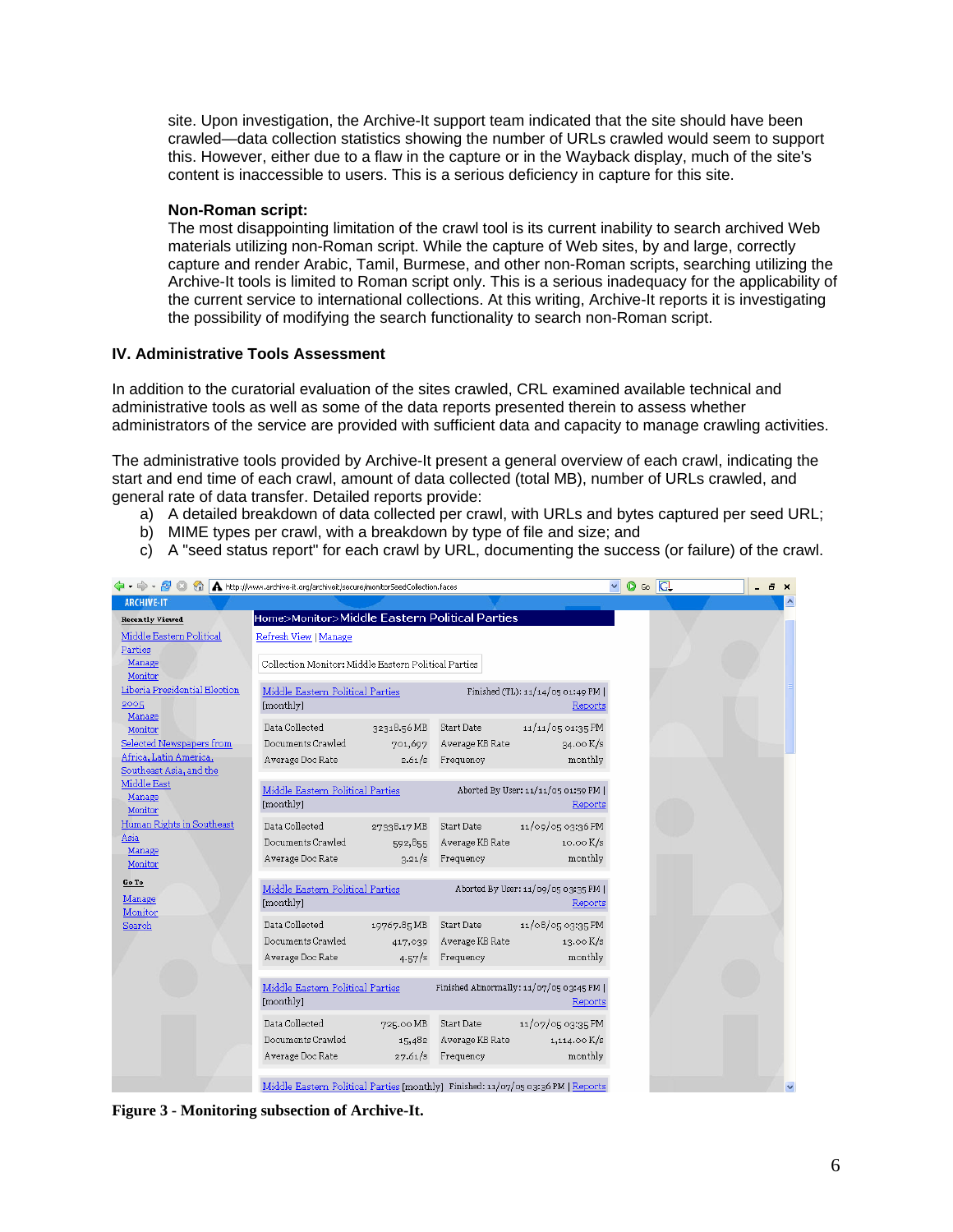The amount of data provided allows for a reasonable non-technical assessment of each crawl's performance. The data provides, for example, concrete information on the size and number of URL's captured per each seed. A specific example of one crawl report follows:

| <b>Middle Eastern Political Parties</b> | 103 Seed URLs     |  |  |
|-----------------------------------------|-------------------|--|--|
| <b>Summary Report</b>                   |                   |  |  |
| Finished (TL):                          | 11/14/05 01:49 PM |  |  |
| <b>Start Date</b>                       | 11/11/05 01:35 PM |  |  |
| Data Collected                          | 32318.56 MB       |  |  |
| Documents Crawled                       | 701,697           |  |  |
| Average Doc Rate                        | 2.61/s            |  |  |
| Average KB Rate                         | 34.00 K/s         |  |  |

The number of "documents crawled" as reported is higher than the sum of total documents crawled from the selected seed URLs likely due to two factors: a) some seed URLs in the crawl were included in error (at the time of the pilot, selectors could not remove seeds from a collection once selected), and b) some, but not all sites "one hop out of scope" were captured in the course of the crawl (often, advertisements, site counters, or actual content links). Based on an examination of the individual seed URL counts, it is estimated that each crawl captured approximately 475,000 relevant unique URLs per crawl.

### **Top 5 Hosts/size**

| <b>HOST</b>           | URL_COUNT BYTES |                   |
|-----------------------|-----------------|-------------------|
| www.marzeporgohar.org |                 | 130076 1953252352 |
| www.ssnp.com          |                 | 56542 1202561619  |
| www.qudsway.com       |                 | 44612 475391634   |
| lebanese-forces.org   |                 | 33764 1376461315  |
| www.usfp.ma           |                 | 25792 7325032982  |

By size, the 475,000 URLs captured took up approximately 25,056,447,160 bytes (23,896 MB). The average size of sites crawled was 5,000 individual URLs or documents, with a file size of about 250MB.

There are some limitations as to what one can do with the available data. For instance, the method of viewing reports does not currently allow administrators to easily combine reports or view data over a period of time, which might be a useful assessment of a seed URL's growth or change over time.

Additionally, the data provided does not tend to expose problems other than significant errors with the crawl (redirects, HTTP status errors such as code 404 [Not Found] or 500 [Internal Server Error]). Given the inconsistencies noted above, a more robust crawl report would be useful for proper feedback for and response by the participant.

At this time, technical or administrative metadata cannot be automatically derived from captured Web sites. That is, there is no mechanism to extract header information and metadata embedded in sites and pages. Thus, cataloging or description of the sites being crawled must be performed manually, a timeconsuming, and hence costly, process.

### **V. Cost Assessment**

The current pricing structure for the Archive-It service is set at \$10,000 per year minimum, which allows the subscribing institution to capture up to 10 million unique URLs during a year. Archive-It characterizes the size of the subscription as allowing for roughly 50-100 sites, crawled once per month. Archive-It closely monitors the pages crawled and reports on the subscriber's "Annual Document Budget" to ensure they do not unintentionally crawl over the allotted amount (a subsequent 10 million site "budget" can be purchased for approximately \$7,000).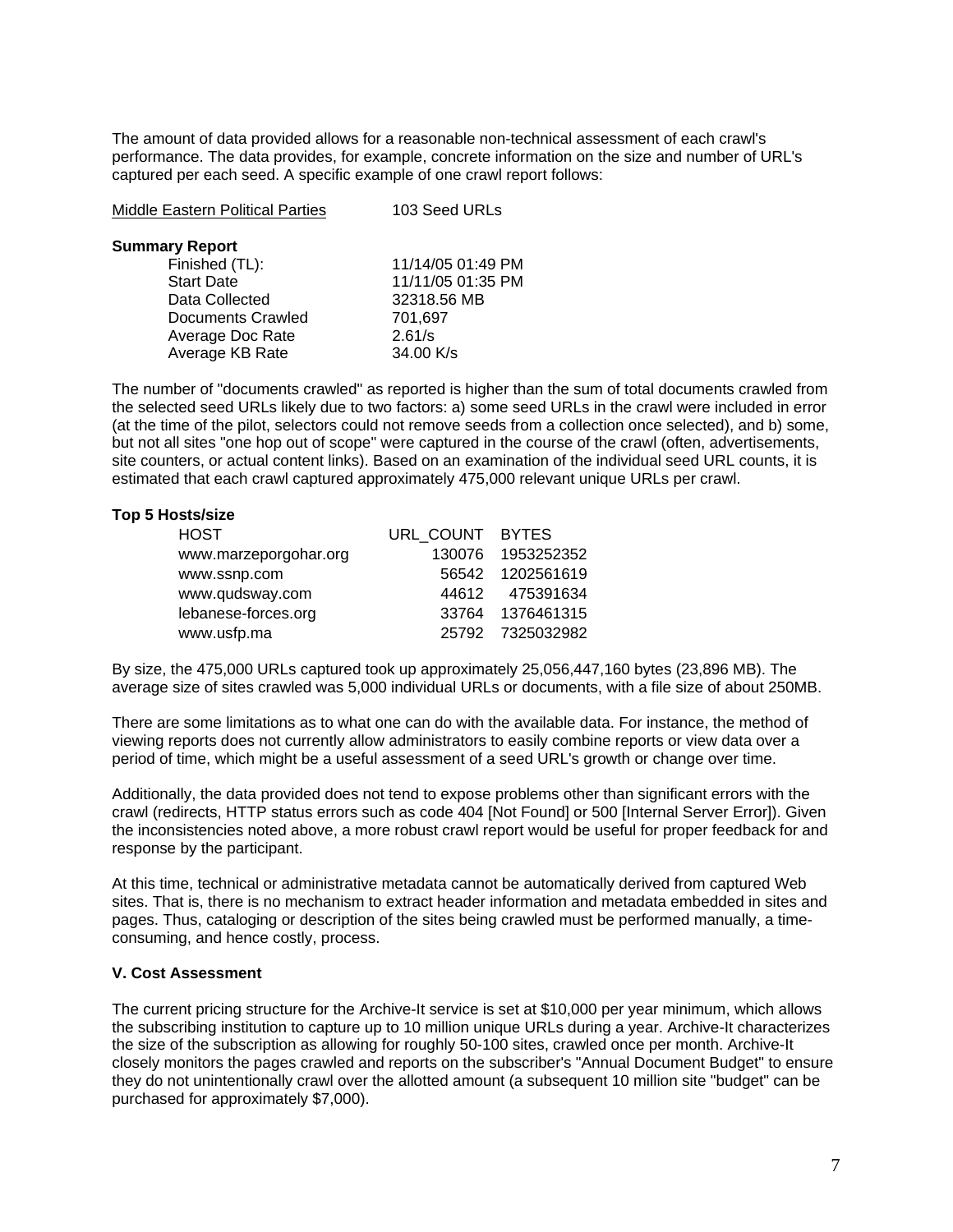Based on the sample data shown in Section IV, it is possible to extrapolate a base cost for crawling individual sites. At \$10,000 for 10 million URLs, each URL costs \$0.001 to crawl. Thus, an average site of 5000 URLs would cost approximately \$5.00 per crawl. The largest site crawled in the pilot, www.marzeporgohar.org with 130076 URLs, would cost \$130 each time crawled.

This amount is very economical on the one hand, considering the sheer amount of content provided at such a minimal cost. However, costs are dependent on the number of times a site is crawled and the amount captured each crawl. Crawls are repeated sequential full snapshots, not incremental, self deduping harvests. That is to say, a crawl of an individual site will capture the entire site every time, even if many of the site's pages had not changed. For instance, the *Marze por Gohar Party* (an Iranian opposition party in exile) site contains information on the party, news and articles, political statements and manifestoes, photos, videos, audio clips and more. Certain portions of site changed daily during the pilot crawl, but the majority of pages on the site are static pages from past events. To capture this site daily would take in all the necessary changes, but would also grab the static archived pages. The annual cost of this, consequently, would balloon to nearly \$35,000 annually for this one site alone.

One must also factor in the costs of selection, cataloging, review, quality control, and maintenance of the site in the overall cost of the project. An assessment of these costs was not undertaken as part of this analysis, but general cost conclusions of such activities were made in the PCWA report mentioned above.

### **VI. Archive-It as model for Web harvesting: an OAIS assessment.**

The Political Communications Web Archive project specified an ideal distributed Web archiving model. The description included four elements for each activity or "layer" of the model:

- 1. Functional requirements: the activities, processes, and outputs of the activity or "layer."
- 2. Participants: the general characteristics, skills, and capabilities of the individuals or organizations undertaking the activity.
- 3. Cost factors and sensitivities: the general types of costs and the factors that influence the cost level for the activity and incentives for investment by participating organizations and entities.
- 4. Accountability and control: the organizations or constituencies to which the entity performing the activity is accountable, and which exercises control of the inputs and outputs of the activity.

Based on the PCWA specifications for the ideal Web-archiving regime, it can be said that Archive-It does provide certain core services for a trustworthy preservation and access model, although it requires that certain key activities and thus costs must be borne by the stakeholder community. Those activities are as follows:

# **a. Selection:**

*Functional requirements:* Selection/Curation activities involve identifying authoritative and appropriate content, and determining the technical and curatorial standards for capturing and preserving that content.

Consistent with the PCWA model, Archive-It facilitates distributed selection: archives can be developed and maintained by local or specialized communities, or even by individual researchers, who possess specialized expertise on the area of archiving focus. Under this model selectors are responsible for searching Web content, specifying the content to be captured and preserved, determining the moment, frequency, depth, and scope of capture, annotating content and providing descriptive metadata.

Currently, the Archive-It service provides minimal automated technical information about sites. Technical reports include details on numbers of URLs and Bytes captured per site per crawl, the MIME-type files captured, and a basic crawl report and any problems encountered. It would seem it is capable of searching and capturing a certain amount of technical metadata, but there is no current implementation of automatic metadata generation.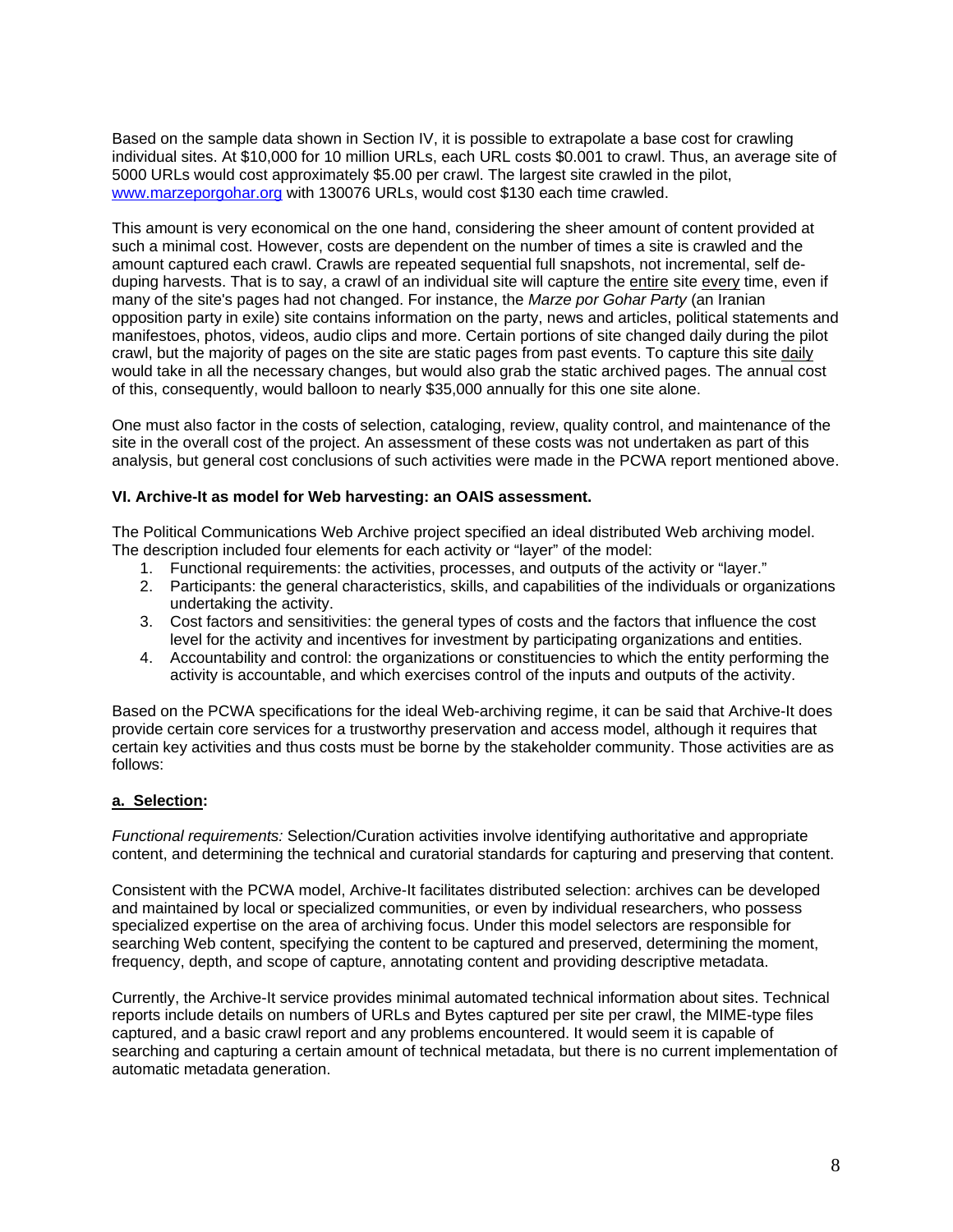# **b. Stewardship:**

*Functional requirements:* Stewardship is a critical activity, upon which responsibility for continuous management of the archive's content and assets ultimately rests. Stewardship supports and monitors services and functions for the overall operation of the archiving effort; makes decisions and executes transactions pertaining to scope of the archives, participants, accessibility, and disposition of archives content and related assets; provides the nexus which gathers and pools the expertise and resources of diverse institutional and individual participants; establishes, formalizes, and monitors fulfillment of the terms for archiving activities, and ensures that standards and specifications for selection and presentation of content accord with User needs, as expressed in the collection development policies and governance.

The stewardship role is assumed by the participating institutions in the service. Each participant is individually responsible for maintaining their own monitoring activities of the Web archive. The institution is responsible for notifying hosts/producers on the means and terms of archiving, creating and administering policies regarding selection and access; authorizing or "accrediting" selectors, access providers, administration, and other participants per standards established by users or their proxies; monitoring and controlling ingest of new content to the archives and selector activity; and ensuring "authenticity" (chain of custody) of the archive's content.

This, of course, also applies to financial asset management as well, since the scale of archiving activities will be reliant in part on the flow of funds and other resources. In this role Stewardship ensures that the scale of archiving activities and archives content are in line with the supporting resources. The addition of content to the archives, level of functionality in the presentation of content to users, and other costgenerating activities will have to correspond to levels of income or investment provided by the user communities directly or through their libraries and organizations.

### **c. Ingest / Harvesting:**

*Functional requirements:* Content is captured for archiving directly from the Web. Ingest activities include "pointing" or programming the Web crawler/harvester; undertaking the site crawls; receiving file data and capturing or generating the corresponding technical metadata, and notification of the Producer/Host about the archiving activities.

Archive-It performs most of these activities: crawling the sites and documents; storing and replicating the composite files according to Selection standards and specifications; documenting, and annotating content with, circumstances of capture (such as date, method) providing baseline documentation for "chain of custody" of archived content; and ensuring integrity of content and important metadata (the AIP descriptive information). Archive-It assumes the high-level programming expertise and functionality needed for centralized harvesting and ingest. Archive-It, however, does not notify producers of the Web sites harvested, requiring them to "opt out" of the archive by actively notifying Internet Archive or blocking access through "robots.txt."

# **d. Administration and Data Management:**

*Functional requirements:* Administration activities involve monitoring and controlling data flows and auditing and certification of data and processes. Administration also monitors additions to the Repository, and provides feedback to Selection based on crawl results, changes in targeted materials, and changing factors in the crawl environment, to inform subsequent selecting activities and criteria. Administration preserves the functionality of archives content and migrates content to new platforms and formats as needed. It provides quality assurance of data by ensuring appropriate configuration and functionality of Ingest, Repository, and Access systems (hardware and software). It develops, procures and maintains tools and technologies for selection, annotation, and presentation of archives content, according to requirements established by Stewardship.

Archive-It and the Internet Archives fulfill this role. The Internet Archive sets policies and standards, including terms of use; Archive-It provides appropriate access, tracks changes in the targeted materials,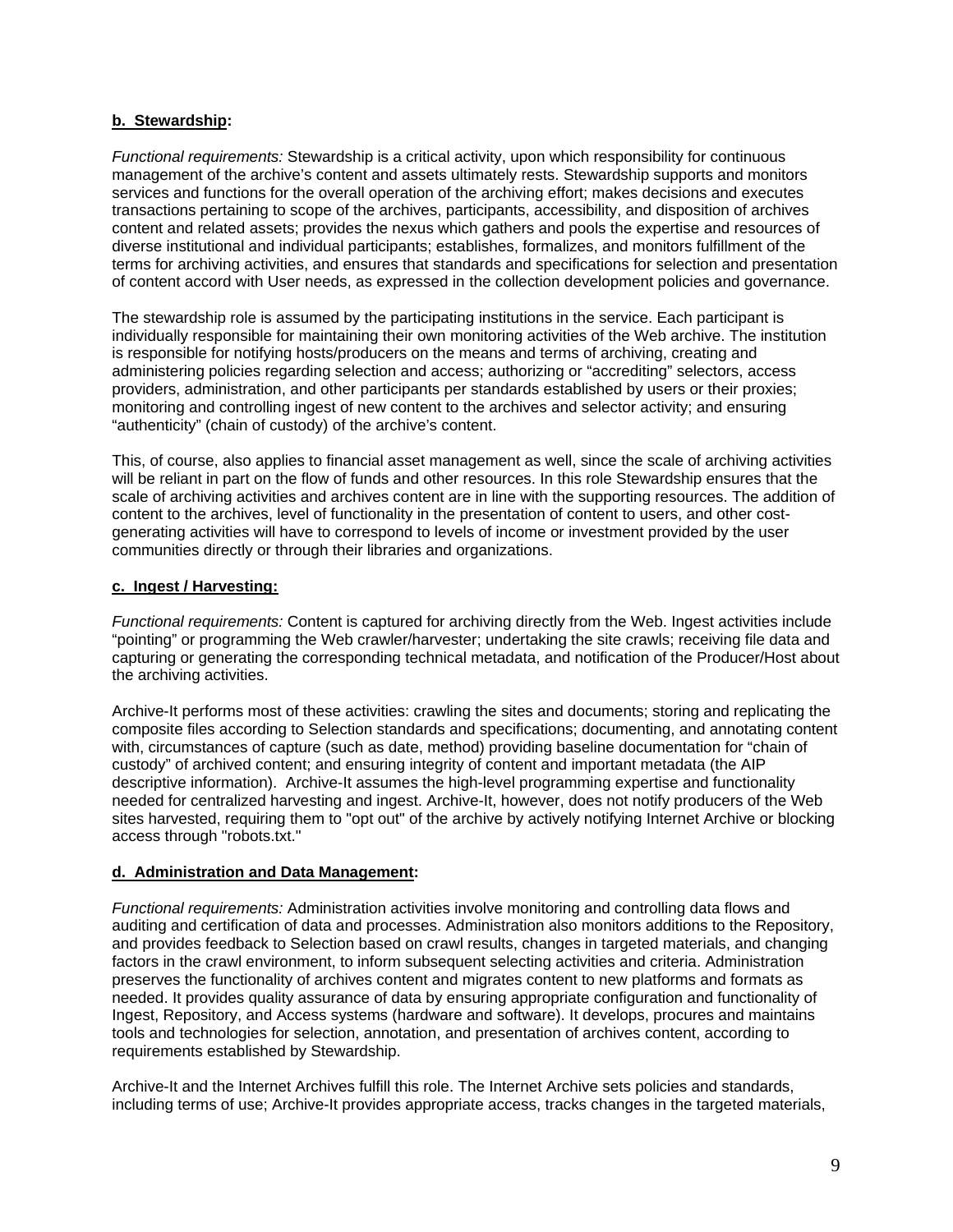and maintains the tools for ongoing activity. Notification and feedback for subsequent selecting activities is not as robust as the PCWA investigation recommended, although this may improve over time.

As a service provider, Archive-It offers an alternative to development and hosting of such a service by libraries and other communities themselves. On the other hand it remains to be seen how responsive IA will continue to be to the needs of its community of users, i.e., the research libraries employing the service. Entrusting to a third party maintenance of the tools required to archive, manage and present the materials selected poses a significant risk to libraries and their constituents in the absence of specific mechanisms guaranteeing accountability of that party. (The Internet Archives, the organization offering the Archive-It service, is a privately controlled not-for profit organization.) Thus far, however, Archive-It has demonstrated great flexibility and willingness to tailor the tool to meet the needs of participating libraries.

# **VII. Conclusions**

The efforts of the Internet Archive to offer a broader range of archiving services, especially for smaller institutions with less robust technical capability, are advancing the important issues of the technical and curatorial requirements for this type of activity. For many organizations, Archive-It will provide a useful tool for archiving both their own and external Web content. As an increasing amount of scholarly resources is being made available exclusively on-line, this tool will provide the opportunity to capture, and independently maintain and display that content even after it has disappeared from the Web. Several of the pilot projects have moved on to become full subscribers to the Archive-It service. The archives provide access to content from the Web not previously offered through many other "over-the-counter" programs. The range of participant programs will continue to demonstrate the effectiveness and longrange impact of Web harvesting.

The costs of Web archiving through Archive-It appear economical at first glance. The costs of capture and storage of the material are minimal in relation to the amount of data crawled. However, one must factor in additional costs in the process to see the full picture. The Internet Archives assumes only some of the roles required in the optimal model for a trusted electronic repository. It is up to the subscriber to maintain other functions, most of which are quite costly activities to undertake. Selection, management of the sites being crawled, technical assessment to ensure sites are captured correctly, content assessment and discoverability of resources, and long-term administration all involve costs that must be weighed in the process.

One additional potential cost to note is one that might have to be borne by libraries in the event of a discontinuation or failure of the Archive-It program. This is the cost of extracting harvested content and metadata from Archive-It and re-hosting it independently as either a primary or backup archive. It is unclear what costs this process would involve. But they are costs that participating libraries should factor into their evaluation of the Archive-It service.

Some remaining issues bear further attention:

- *Copyright*: The Internet Archive effectively side-steps the issue of copyright infringement by stating that it does not "own" the archive content, but rather stores the material on behalf of its clients. Potential participants in the service should be clear about the implications of this approach with respect to their legal liability for archiving copyrighted materials.
- *Discoverability*: Archive-It's search functionality is somewhat limited. As mentioned, it cannot currently search and discover resources in non-Roman scripts. The search features do not allow for advanced search capabilities (such as searching metadata) and cannot currently search across discrete collections. To enhance discoverability, participants have created their own interfaces to their collections, creating manual links to specific sites or pages within sites. This adds cost to the management of the resource.
- *Persistence*: Internet Archives stores the data captured by Archive-It on two separate servers and provides links with persistent URLs. However, it is not clear upon what terms the Internet Archives will guarantee the persistence of these resources in perpetuity. The migration of Web content that requires client-side plug-ins (applications such as Flash multimedia or QuickTime) or